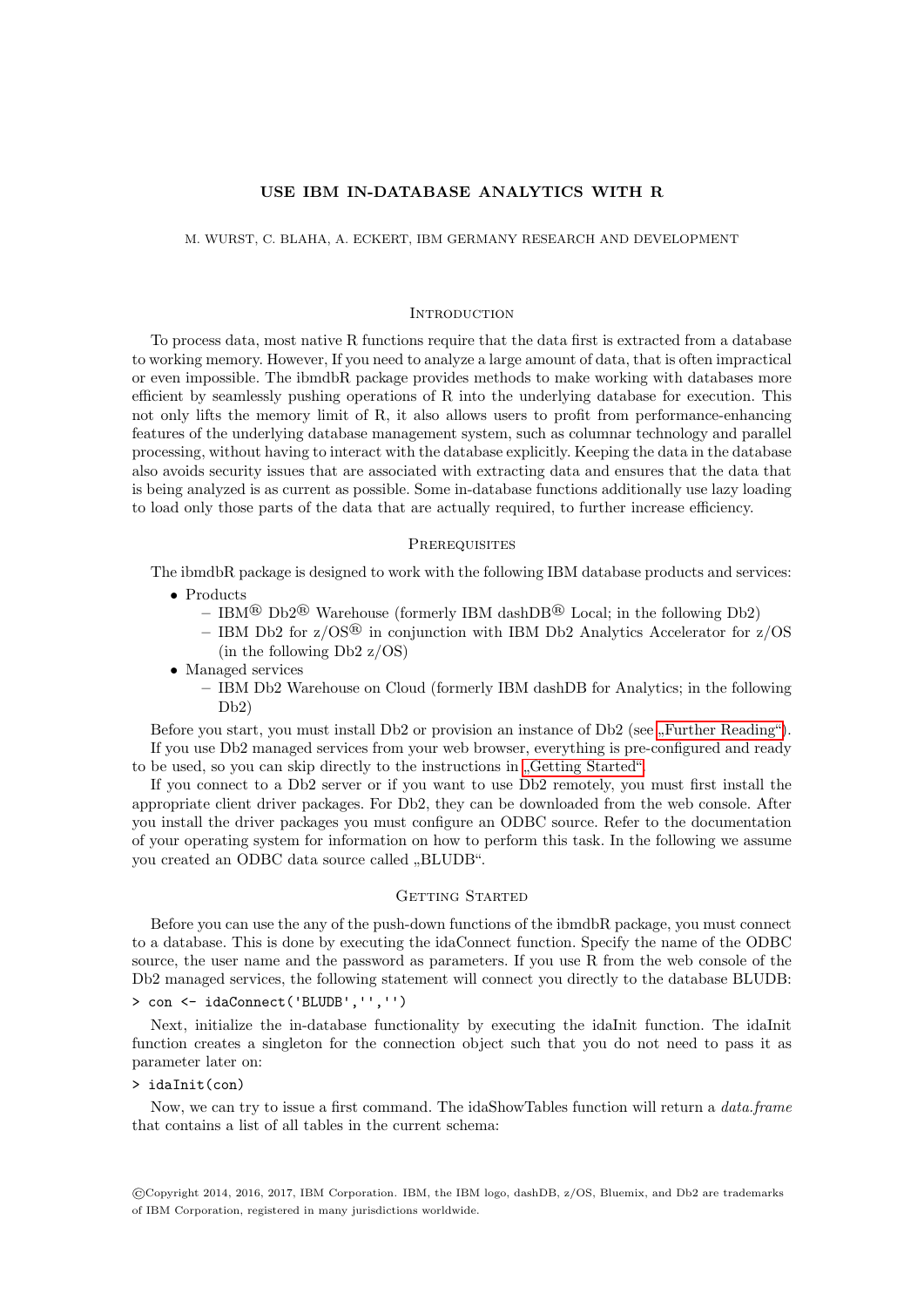|             | $>$ idaShowTables()    |              |                     |  |  |  |
|-------------|------------------------|--------------|---------------------|--|--|--|
|             | Schema Name Owner Type |              |                     |  |  |  |
| 1           | USER1                  | $\mathbf{A}$ | USER <sub>1</sub> T |  |  |  |
| $2^{\circ}$ | USER1                  | $\mathbf{B}$ | USER 1              |  |  |  |

Normally, at the end of each session, you would close the connection to the database:

idaClose(con)

However, to run the samples in the next sections, we will keep it open.

## WORKING WITH IDA.DATA.FRAME

Instead of holding data in memory, an object of class ida.data.frame contains only a reference to a table or a query. Many operations can be performed without loading the content of this table or query into memory. You can create an object of class *ida.data.frame* either by pointing to an existing table in the database or by uploading a local R  $data-frame$  to a table. For example, if there already is a table 'IRIS' in the database, you can create an *ida.data.frame* object by executing the following statement:

```
> iris.ida <- ida.data.frame('IRIS')
```
If the table 'IRIS' does not yet exist, you can create an ida.data.frame object by uploading local data:

> iris.ida <- as.ida.data.frame(iris,'IRIS')

To check the class and print the *ida.data.frame* object, execute the following statements:

```
> class(iris.ida)
'ida.data.frame'
```
## > iris.ida

SELECT "SepalLength","SepalWidth","PetalLength","PetalWidth","Species" FROM "IRIS"

Optimally, R users should not need to care about SQL too much. For this reason, the ibmdbR package overwrites many methods and functions defined for regular R data.frame objects. It uses  $SQL$  to push the execution of these methods down into the database. The  $dim$  method is a simple example:

> dim(iris.ida)

[1] 150 5

It calculates the dimensions of the *ida.data.frame*, just as the *dim* method would do for a regular data.frame. Internally, however, it executes, among other statements, a SELECT COUNT(\*) FROM IRIS SQL query. Another example is the head method, which retrieves only the first rows from a ida.data.frame by executing the appropriate SQL statements in the background:

# > head(iris.ida)

|                             |     |     | SepalLength SepalWidth PetalLength PetalWidth Species |              |
|-----------------------------|-----|-----|-------------------------------------------------------|--------------|
| $\mathbf{1}$                | 5.1 | 3.5 | 1.4                                                   | 0.2 setosa   |
| $\mathcal{D}_{\mathcal{L}}$ | 4.9 | 3.0 | 1.4                                                   | $0.2$ setosa |
| 3                           | 4.7 | 3.2 | 1.3                                                   | $0.2$ setosa |
| 4                           | 4.6 | 3.1 | 1.5                                                   | $0.2$ setosa |
| 5                           | 5.0 | 3.6 | 1.4                                                   | $0.2$ setosa |
| 6                           | 5.4 | 3.9 | 1.7                                                   | 0.4 setosa   |

The ibmdbR package overwrites several other methods (defined on the data.frame class) in a similar way. Among these are as.data.frame, sd, max, mean, min, length, print, names, colnames, summary, NROW, NCOL, var, cor and cov.

Sometimes, you might not want to work on a full table but only on a selection. You can do this in a way that is similar to the way you would do this for a regular data.frame. For example, the following statements, would select only rows for which the column 'Species' equals 'setosa', and only the columns 'PetalLength' and'PetalWidth':

©Copyright 2014, 2016, 2017, IBM Corporation. IBM, the IBM logo, dashDB, z/OS, Bluemix, and Db2 are trademarks of IBM Corporation, registered in many jurisdictions worldwide.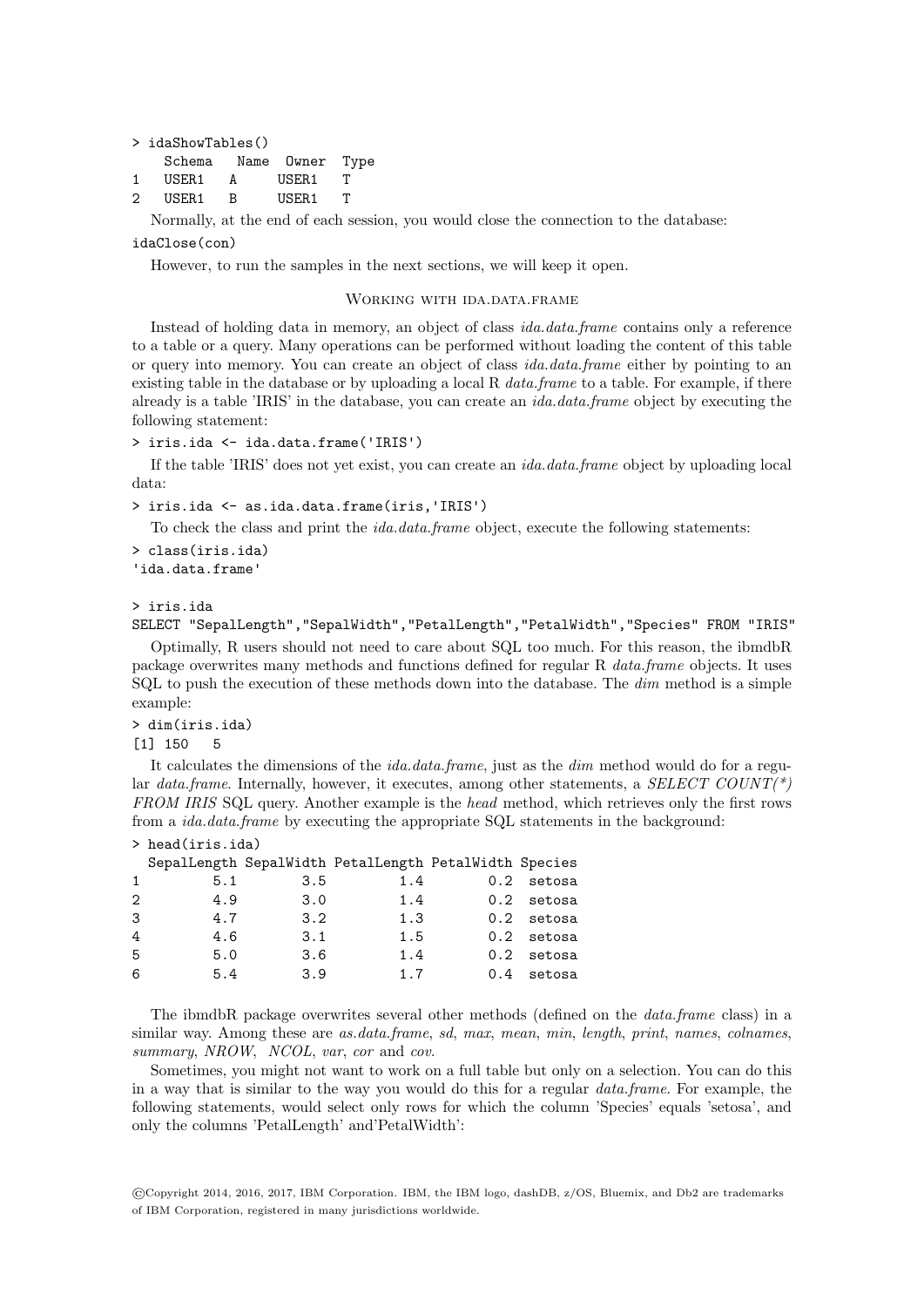```
> iris.ida2 <- iris.ida[iris.ida$Species == 'setosa', c('PetalLength', 'PetalWidth')]
> dim(iris.ida2)
[1] 50 2
```

```
All methods and functions that are applied to an ida.data.frame object with selection will reflect
it, which is why the dim method returns 50 rows instead of 150 rows in the previous example.
```
Selection can also be useful to remove missing values. The following statement keeps all columns but removes rows for which column 'Species' is NULL:

```
iris.ida3 <- iris.ida[!db.is.null(iris.ida$Species),]
[1] 150 5
```
As the IRIS table does not have any missing values, the  $\dim$  method returns 150 rows.

Instead of selecting columns, you can also add new columns, that are based on existing ones. These columns are kept locally and are only materialized at query time. The following statements show a few examples:

```
> iris.ida$X <- iris.ida$SepalLength + iris.ida$SepalWidth
> iris.ida$Y <- ifelse((iris.ida$SepalLength > 4) & (iris.ida$SepalWidth < 3), 'a', 'b')
> iris.ida$Z <- as.character(iris.ida$SepalLength)
> head(iris.ida)
 SepalLength SepalWidth PetalLength PetalWidth Species X Y Z
1 5.1 3.5 1.4 0.2 setosa 8.6 a 5.1E0
2 4.9 3.0 1.4 0.2 setosa 7.9 b 4.9E0
3 4.7 3.2 1.3 0.2 setosa 7.9 b 4.7E0
4 4.6 3.1 1.5 0.2 setosa 7.7 b 4.6E0
5 5.0 3.6 1.4 0.2 setosa 8.6 b 5.0E0
6 5.4 3.9 1.7 0.4 setosa 9.3 b 5.4E0
```
If you want to store these columns to the database (for example, to make them accessible to others), you can use the idaCreateView function to create a view of an ida.data.frame object.

### PREPROCESS AND ANALYZE DATA

The ibmdbR package provides several functions for preprocessing and statistical analysis. The idaSample function draws a (stratified) sample from an ida.data.frame. In the following statement, 'Species' is the stratification column.

|              | > df <- idaSample(iris.ida, 6, 'Species') |     |     |     |         |                                                             |  |  |
|--------------|-------------------------------------------|-----|-----|-----|---------|-------------------------------------------------------------|--|--|
|              | > df                                      |     |     |     |         |                                                             |  |  |
|              |                                           |     |     |     |         | SepalLength SepalWidth PetalLength PetalWidth Species X Y Z |  |  |
| $\mathbf{1}$ |                                           | 6.4 | 2.7 | 5.3 |         | 1.9 virginica 9.1 a 6.4E0                                   |  |  |
| 2            |                                           | 5.8 | 2.7 | 4.1 |         | 1.0 versicolor 8.5 a $5.8E0$                                |  |  |
| 3            |                                           | 5.0 | 3.3 | 1.4 |         | 0.2 setosa 8.3 b 5.0E0                                      |  |  |
| 4            |                                           | 6.3 | 2.9 | 5.6 |         | 1.8 virginica 9.2 a 6.3E0                                   |  |  |
| 5            |                                           | 6.1 | 3.0 | 4.6 |         | 1.4 versicolor 9.1 a 6.1E0                                  |  |  |
| 6            |                                           | 5.1 | 3.3 | 1.7 | $0.5 -$ | setosa 8.4 a 5.1E0                                          |  |  |

The idaSample function can also be applied to *ida.data.frame* objects with column or row selection or with defined columns. The following example would excludes all rows with 'Species' equal to 'setosa':

```
> df <- idaSample(iris.ida[iris.ida$Species!='setosa',], 4, 'Species')
> df
  SepalLength SepalWidth PetalLength PetalWidth Species X Y Z
```

|              |     |     | peparnemgen peparwraen recarnemgen recarwraen | $DDCCLCD$ $\Lambda$ $\Lambda$ |  | __ |
|--------------|-----|-----|-----------------------------------------------|-------------------------------|--|----|
| $\mathbf{1}$ | 7.1 | 3.0 | 5.9                                           | 2.1 virginica 10.1 a 7.1E0    |  |    |
| 2            | 6.2 | 2.9 | 4.3                                           | 1.3 versicolor 9.1 a 6.2E0    |  |    |
| 3            | 5.5 | 2.6 | 4.4                                           | 1.2 versicolor 8.1 a 5.5E0    |  |    |
| 4            | 6.7 | 3.0 | 5.2                                           | 2.3 virginica 9.7 a 6.7E0     |  |    |

©Copyright 2014, 2016, 2017, IBM Corporation. IBM, the IBM logo, dashDB, z/OS, Bluemix, and Db2 are trademarks of IBM Corporation, registered in many jurisdictions worldwide.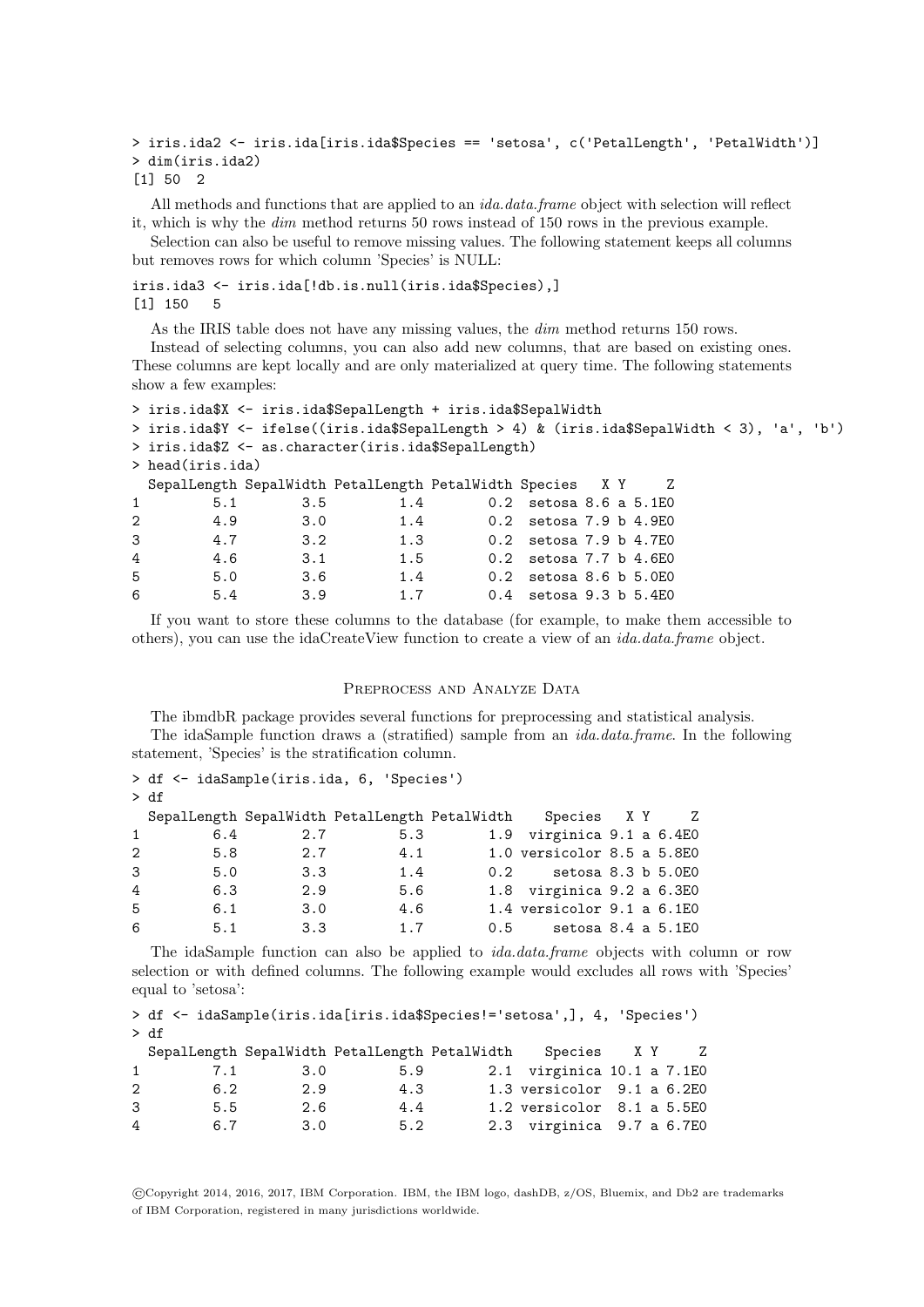For linear regression, the idaLm function is provided. It is very similar to the lm function for this purpose, but can be easily applied to millions of rows. The following statement calculates a linear regression model on an ida.data.frame object:

```
l <- idaLm(SepalLength~SepalWidth+PetalLength,iris.ida)
l$coefficients
                 [,1]
SepalWidth 0.5955247
PetalLength 0.4719200
Intercept 2.2491402
attr(,"names")
[1] "SepalWidth" "PetalLength" "Intercept"
```
Other functions include, for instance, idaTable for cross tabulation or idaMerge, for merging two ida.data.frame objects. The reference manual contains more details and examples.

## STORE AND SHARE R OBJECTS

Users often need to store objects in their workspace across two R sessions. The ibmdbR package provides methods that you can use to store R objects in database tables. This is achieved through a class called *ida.list*. An *ida.list* object can be used in a similar way as regular R *list*. However, the objects in an ida.list object are stored in database tables instead of being stored locally. There are three possible ways to initialize a *ida.list* object, depending on what information is to be accessed:

- Objects that are to be stored in a private container and are not to be readable by other users
	- l <- ida.list(type='private')
- Objects that should be readable by all users of the database
- l <- ida.list(type='public')
- Public objects of another user
- l <- ida.list(user='user2')

The first two, when used for the first time, create the tables that are needed to hold the objects. The tables are created under the current schema:

Objects can be accessed using the R list operators:

```
> l <- ida.list(type='public')
> l['a'] <- 1:100
> l['b'] <- 'c'
> l['b']
"c"
> l['b'] <- NULL
  All object keys can be listed using names
> names(l)
```

```
"a"
```
Objects are written to tables in a serialized format, so even though you can see the tables in your schema, you will usually not be able to read their contents directly.

## Frequently asked questions

Setting up an ODBC connection on Mac. The ibmdbR package uses ODBC to establish a connection between an R session and a Db2 database. The following instructions describe how to setup an ODBC connection to Db2 using a Mac that has OS X or macOS as its operating system.

(1) Locale settings

This setup was tested with  $en$ <sub>-US</sub>.UTF-8 as locale setting. The settings can be checked with the *locale* command. To set the locale variables, issue the following commands: export LC\_ALL=en\_US.UTF-8 export LANG=en\_US.UTF-8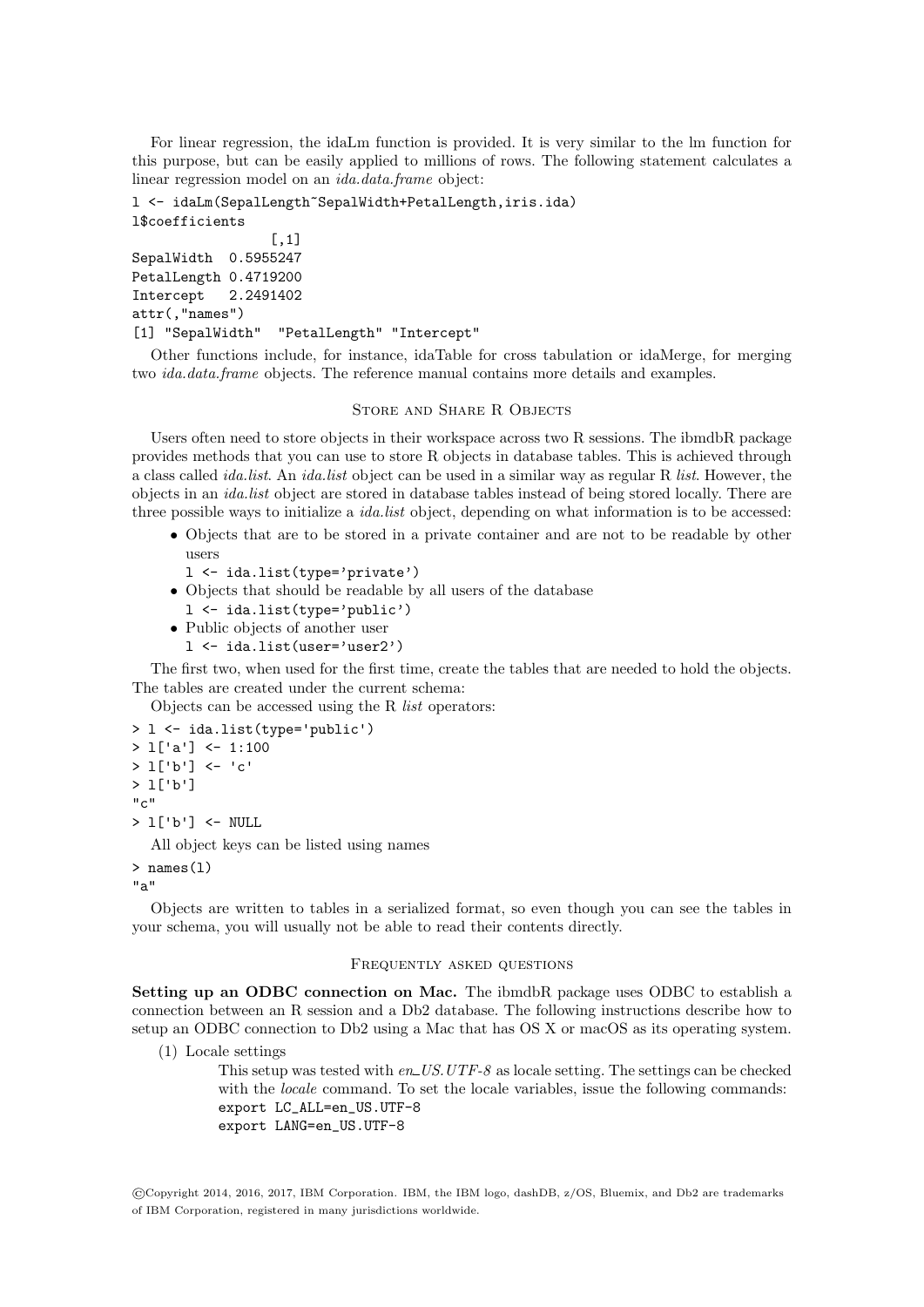The following error message, issued when trying to connect to the database, indicates that the locale settings are set incorrectly: Driver's SQLAllocHandle on SQL\_HANDLE\_HENV failed (2) Install unixODBC for example using homebrew brew install unixodbc (3) Download the Db2 drivers for Mac In the Db2 console, open "Connect  $>$  Connection information  $>$  Driver and select "Download Db2 driver package". (4) Install Db2 drivers In the terminal enter: cd /Volumes/dsdriver/ sudo ./installDSDriver (5) Source the dsdriver scripts to avoid connection validation problems (see [SWG21689403\)](http://www-01.ibm.com/support/docview.wss?uid=swg21689403) In the terminal enter: cd /Applications/dsdriver source db2profile (6) Create a DSN and a database driver configuration Create or edit the db2dsdriver.cfg file with any editor: sudo vi /Applications/dsdriver/cfg/db2dsdriver.cfg Paste the following code into the db2dsdriver.cfg file: <configuration> <dsncollection> <dsn alias="BLUDB" name="BLUDB" host="<host\_name>" port="<port>"> <parameter name="ExtendedIndicators" value="0"/> </dsn> </dsncollection> <databases> <database name="BLUDB" host="<host\_name>" port="<port>"> </database> </databases> </configuration>

- (7) In the Db2 console, open the connection information and note the host name and port. In the db2dsdriver.cfg file, replace the  $\langle$  host name $\rangle$  and  $\langle$  port $\rangle$  placeholders with the appropriate values.
- (8) Edit the odbc.ini and odbcinst.ini files with any editor. Note: If you are using a 64-bit version of R, replace  $\ell i b d b 2o. dy l i b$  in the following entries with  $\ell i b d b 2. dy l i b$ .

```
Edit the odbc.ini:
sudo vi /usr/local/etc/odbc.ini
```
Ensure that the file contains at least the following entries: [ODBC Data Sources]  $B$ LUDB = DASHDB

```
[BLUDB]
Driver = /Applications/dsdriver/lib/libdb2o.dylib
Description = DashDB connection
DATABASE = BLUDB
HOSTNAME = <host_name>
```